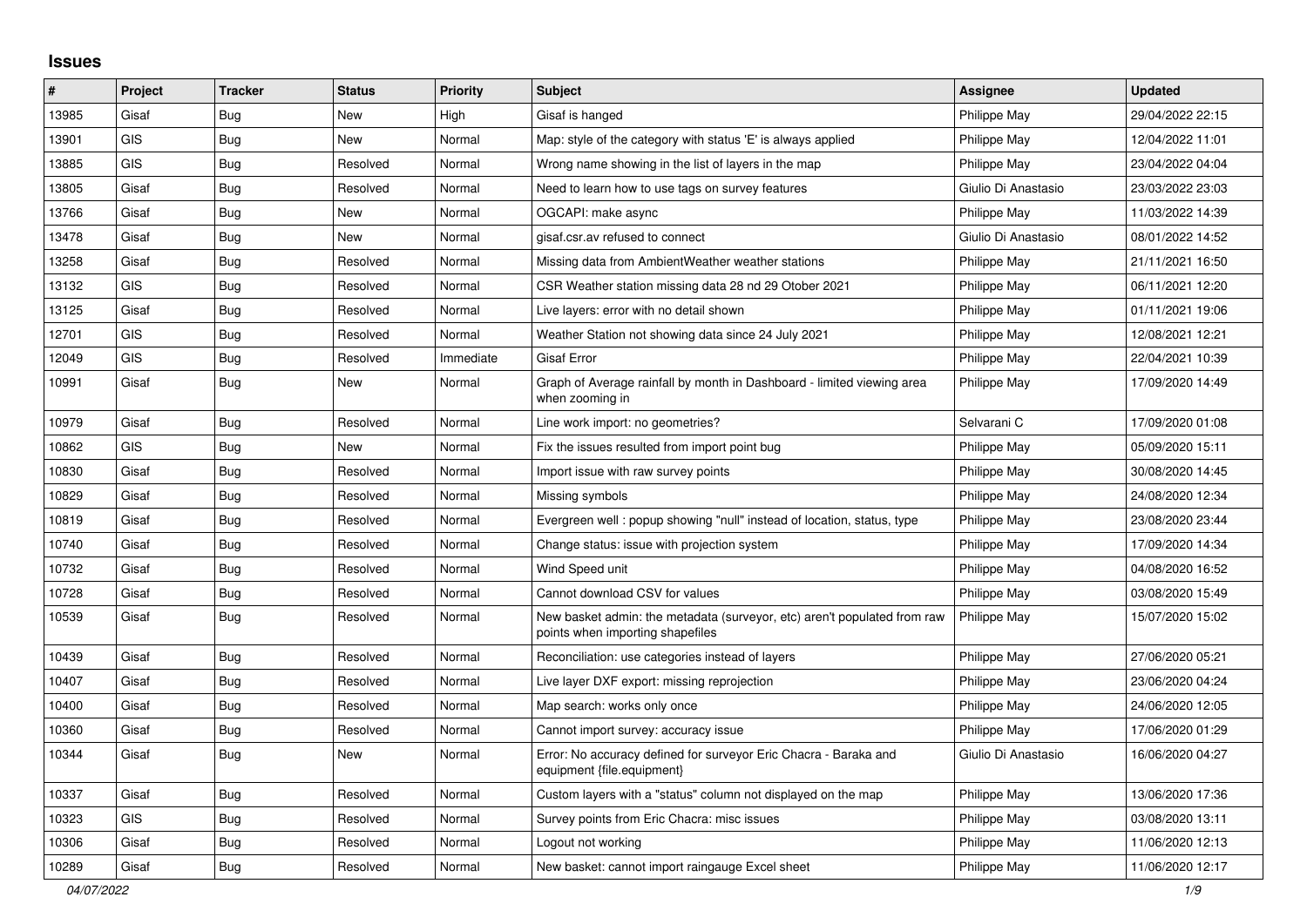| $\pmb{\#}$ | Project    | <b>Tracker</b> | <b>Status</b> | Priority | <b>Subject</b>                                                                                        | <b>Assignee</b>         | <b>Updated</b>   |
|------------|------------|----------------|---------------|----------|-------------------------------------------------------------------------------------------------------|-------------------------|------------------|
| 10228      | Gisaf      | <b>Bug</b>     | New           | Normal   | Telephone box: geopackage error while downloading, geometry wrong in<br>shape file                    | Giulio Di Anastasio     | 28/05/2020 18:09 |
| 10213      | Gisaf      | <b>Bug</b>     | Resolved      | Normal   | Point showing in the reconciliation pop-up but error while reconciling                                | Philippe May            | 26/06/2020 14:37 |
| 10180      | Gisaf      | <b>Bug</b>     | Resolved      | Normal   | Error importing Johan's shapefile                                                                     | Philippe May            | 27/05/2020 15:34 |
| 10170      | GIS        | <b>Bug</b>     | New           | Normal   | Fix logout                                                                                            |                         | 23/05/2020 16:48 |
| 10149      | Gisaf      | <b>Bug</b>     | Resolved      | Normal   | Import basket: fix authorization auto import                                                          | Philippe May            | 09/06/2020 23:09 |
| 10140      | Gisaf      | <b>Bug</b>     | New           | Normal   | Admin: sort out manager role                                                                          | Philippe May            | 19/05/2020 19:22 |
| 10125      | Gisaf      | <b>Bug</b>     | Resolved      | Normal   | Feature with Status other than existing, not showing in the map (example:<br>future building outline) | Philippe May            | 20/05/2020 04:05 |
| 10123      | Gisaf      | <b>Bug</b>     | Resolved      | Normal   | Basket Upload: store not saved                                                                        | Philippe May            | 19/05/2020 17:36 |
| 10122      | Gisaf      | <b>Bug</b>     | Resolved      | Normal   | Reconciliation: missing categories                                                                    | Philippe May            | 19/05/2020 02:53 |
| 9603       | Gisaf      | <b>Bug</b>     | New           | Normal   | Map: clean memory after removing layer                                                                | Philippe May            | 20/01/2020 13:05 |
| 9602       | Gisaf      | <b>Bug</b>     | Resolved      | Normal   | Map: ability to cancel download                                                                       | Philippe May            | 20/01/2020 18:32 |
| 9519       | Gisaf      | <b>Bug</b>     | Resolved      | Normal   | Map info: fix icons                                                                                   | Philippe May            | 02/01/2020 13:11 |
| 9493       | Gisaf      | <b>Bug</b>     | Resolved      | Normal   | Plotly png download resize frame                                                                      | Philippe May            | 26/12/2019 16:37 |
| 9468       | Gisaf      | <b>Bug</b>     | Feedback      | Normal   | "Find my Location" button on map returns strange result !!                                            | <b>Richard Presley</b>  | 20/12/2019 19:36 |
| 9465       | Gisaf      | <b>Bug</b>     | Resolved      | Normal   | Export plots to PNG missing axis labels                                                               | Philippe May            | 08/01/2020 11:35 |
| 9036       | Gisaf      | Bug            | Resolved      | Normal   | Fix login indicator                                                                                   | Philippe May            | 03/10/2019 15:15 |
| 8763       | <b>GIS</b> | <b>Bug</b>     | <b>New</b>    | Normal   | Calculation of Run-off volume and Vegetation classification                                           |                         | 05/08/2019 11:16 |
| 8756       | Gisaf      | <b>Bug</b>     | Resolved      | Normal   | Map: handle errors when layers (eg, in base maps) don't actually exist                                | Philippe May            | 02/08/2019 16:40 |
| 8231       | Gisaf      | <b>Bug</b>     | Resolved      | Normal   | Fix status in table definition of new categories                                                      | Philippe May            | 03/05/2019 17:26 |
| 7957       | GIS        | <b>Bug</b>     | Feedback      | High     | Export polygon shapefiles do not show "holes"                                                         | Philippe May            | 04/04/2019 16:14 |
| 7937       | <b>GIS</b> | Bug            | Resolved      | Normal   | Retention wall is not properly display in GIS,                                                        | Pushparaj Muthukrishnan | 23/03/2019 15:52 |
| 7584       | Gisaf      | Bug            | In Progress   | Normal   | Error with large integers (graphql)                                                                   | Philippe May            | 20/09/2019 10:52 |
| 7554       | <b>GIS</b> | <b>Bug</b>     | Resolved      | Normal   | Cannot auto import points for project RZ                                                              | Philippe May            | 04/02/2019 16:31 |
| 7552       | <b>GIS</b> | <b>Bug</b>     | Resolved      | Normal   | error in auto import of raw points to point shapefiles                                                | Philippe May            | 05/02/2019 11:13 |
| 7551       | GIS        | <b>Bug</b>     | Resolved      | Normal   | error while downloading shapefiles from gisaf                                                         | Philippe May            | 06/02/2019 09:10 |
| 7243       | <b>GIS</b> | <b>Bug</b>     | Resolved      | Normal   | Cannot view well level for some well                                                                  | Bala Ramachandran       | 11/12/2018 15:21 |
| 6538       | Gisaf      | Bug            | New           | Normal   | Well level: improve the form and input processing (dry checkbox)                                      | Philippe May            | 12/03/2019 11:09 |
| 6090       | Gisaf      | <b>Bug</b>     | New           | Low      | Polygon rendering issue                                                                               | Philippe May            | 07/03/2019 16:24 |
| 5988       | Gisaf      | <b>Bug</b>     | Resolved      | Normal   | problem with the flow from origin of wastewater to the component                                      | Philippe May            | 08/06/2018 15:14 |
| 5974       | Gisaf      | <b>Bug</b>     | Resolved      | Normal   | Issues in uploading readings into GISAF using interface                                               | Philippe May            | 06/02/2019 09:25 |
| 3368       | GIS        | <b>Bug</b>     | Resolved      | Urgent   | Cannot upload data                                                                                    | Philippe May            | 21/12/2016 12:10 |
| 14090      | GIS        | Feature        | Resolved      | Normal   | Move to SDDs after failure of one HDD in the RAID array of the domUs                                  | Philippe May            | 27/05/2022 16:28 |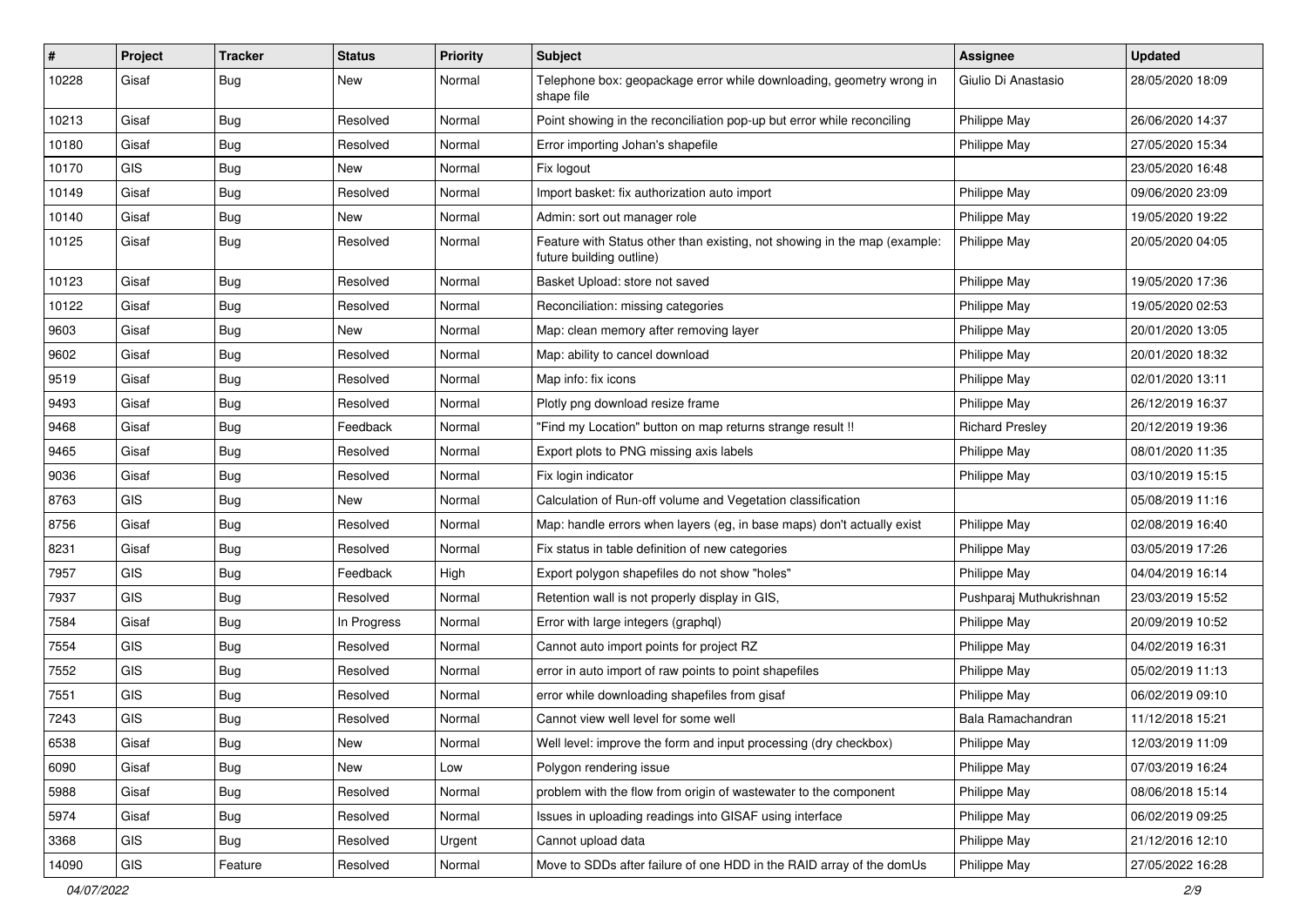| #     | Project                                | Tracker | <b>Status</b> | <b>Priority</b> | Subject                                                           | <b>Assignee</b>     | <b>Updated</b>   |
|-------|----------------------------------------|---------|---------------|-----------------|-------------------------------------------------------------------|---------------------|------------------|
| 13968 | Geomatic<br>studio models<br>for Gisaf | Feature | Resolved      | Normal          | Create layers and all for the LB records                          | Philippe May        | 28/04/2022 17:18 |
| 13597 | <b>GIS</b>                             | Feature | New           | Normal          | Courage well: tags to add after publishing                        | Giulio Di Anastasio | 03/02/2022 17:14 |
| 12976 | <b>GIS</b>                             | Feature | <b>New</b>    | Normal          | Weather Station not recording data on 3rd October 2021            | Giulio Di Anastasio | 05/10/2021 23:07 |
| 12714 | Gisaf                                  | Feature | New           | Normal          | Dana well correction factor changed                               | Giulio Di Anastasio | 21/09/2021 12:57 |
| 12646 | Geomatic<br>studio models<br>for Gisaf | Feature | New           | Normal          | Add and import new data from Johan for OFC                        | Philippe May        | 01/08/2021 19:46 |
| 12491 | Gisaf                                  | Feature | Resolved      | Normal          | Measure distances on the map                                      | Philippe May        | 11/07/2021 11:51 |
| 12075 | <b>GIS</b>                             | Feature | Resolved      | High            | CSR Weather Station not showing since 22 of april 2021            | Philippe May        | 29/04/2021 15:34 |
| 11907 | Gisaf                                  | Feature | Resolved      | Normal          | Allow specific project list for custom models                     | Philippe May        | 19/03/2021 16:13 |
| 11762 | Gisaf                                  | Feature | Resolved      | Normal          | Switch from Mapbox to Maplibre                                    | Philippe May        | 20/11/2021 15:21 |
| 11678 | Geomatic<br>studio models<br>for Gisaf | Feature | New           | Normal          | Add new models for AVES                                           | Philippe May        | 02/02/2021 12:13 |
| 11649 | Gisaf                                  | Feature | Resolved      | Normal          | Wells timeline dashboard misc. improvements                       | Philippe May        | 27/01/2021 15:47 |
| 11577 | Gisaf                                  | Feature | Resolved      | Normal          | Dashboard: multiple sections per page                             | Philippe May        | 27/01/2021 12:37 |
| 11486 | <b>GIS</b>                             | Feature | New           | Normal          | Button Labels for wells details                                   | Philippe May        | 21/12/2020 10:26 |
| 11449 | Gisaf                                  | Feature | Resolved      | Normal          | Strip extra characters when importing survey CSV files            | Philippe May        | 10/12/2020 01:06 |
| 11441 | Geomatic<br>studio models<br>for Gisaf | Feature | New           | Normal          | Add models for AVES                                               |                     | 07/12/2020 16:42 |
| 11329 | GIS                                    | Feature | New           | Normal          | <b>Boundary Stones Updation</b>                                   | Giulio Di Anastasio | 12/11/2020 18:03 |
| 10948 | Gisaf                                  | Feature | Resolved      | Normal          | Add WMS3 server capabilities (with pygeoapi)                      | Philippe May        | 14/09/2020 16:59 |
| 10920 | Gisaf                                  | Feature | Resolved      | Normal          | Add option to display labels on the map                           | Philippe May        | 07/09/2020 11:54 |
| 10741 | Gisaf                                  | Feature | Resolved      | Normal          | Add a way for changing status of a feature, given its original id | Philippe May        | 16/09/2020 17:35 |
| 10675 | Gisaf                                  | Feature | Resolved      | Normal          | Add attribution on map                                            | Philippe May        | 04/07/2021 13:58 |
| 10569 | Gisaf                                  | Feature | Resolved      | Normal          | Well Masterfile/Repository                                        | Philippe May        | 19/12/2020 17:10 |
| 10536 | Gisaf                                  | Feature | Resolved      | Normal          | Migrate PlottableModel.Actions.download csv value to plugins      | Philippe May        | 15/07/2020 15:07 |
| 10331 | Gisaf                                  | Feature | Resolved      | Normal          | Reconciliation: sort layer by alphabetical order                  | Philippe May        | 12/06/2020 17:45 |
| 10182 | Gisaf                                  | Feature | Resolved      | Normal          | Function to change status of surveyed features                    | Philippe May        | 15/07/2020 15:10 |
| 10152 | Gisaf                                  | Feature | Resolved      | Normal          | wells list in Measures Tab with only wells having measures        | Philippe May        | 10/06/2020 15:05 |
| 10151 | GIS                                    | Feature | Resolved      | Normal          | PG ADMIN installation on server                                   | Philippe May        | 23/05/2020 12:04 |
| 10014 | Gisaf                                  | Feature | Resolved      | Normal          | Interity checks                                                   | Philippe May        | 19/05/2020 19:23 |
| 9944  | Gisaf                                  | Feature | Resolved      | Normal          | Admin: manage categories                                          | Philippe May        | 10/04/2020 12:06 |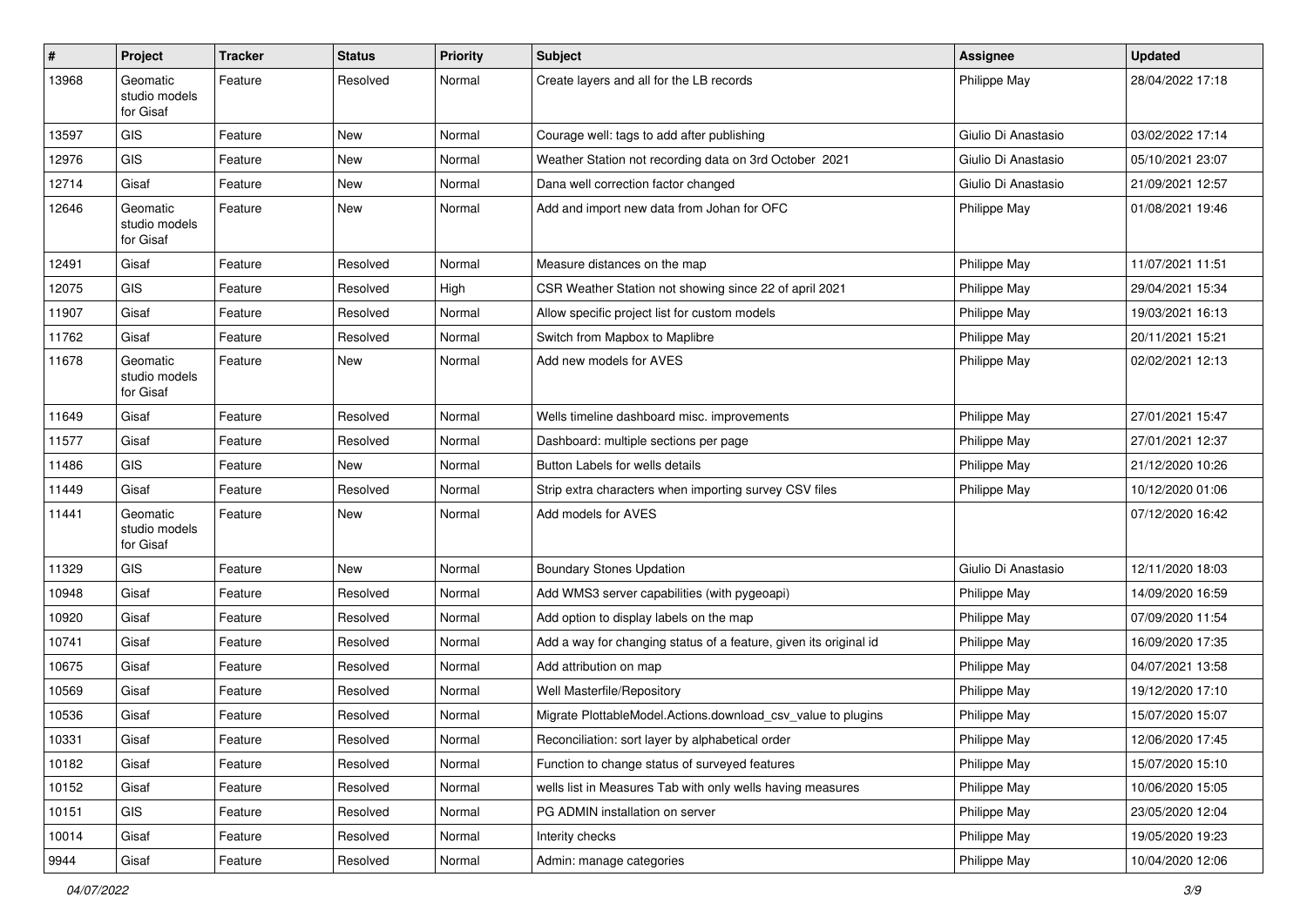| $\vert$ # | Project                                | <b>Tracker</b> | <b>Status</b> | <b>Priority</b> | <b>Subject</b>                                                                       | <b>Assignee</b>         | <b>Updated</b>   |
|-----------|----------------------------------------|----------------|---------------|-----------------|--------------------------------------------------------------------------------------|-------------------------|------------------|
| 9789      | Gisaf                                  | Feature        | New           | Normal          | Login: put in a dialog                                                               | Philippe May            | 28/02/2020 04:28 |
| 9749      | Gisaf                                  | Feature        | New           | Normal          | Strip extra characters in graphQL queries                                            | Philippe May            | 07/09/2020 12:48 |
| 9563      | Gisaf                                  | Feature        | Resolved      | Normal          | Live layers: add option to link to a map feature                                     | Philippe May            | 12/01/2020 22:22 |
| 9538      | Gisaf                                  | Feature        | New           | Normal          | Download shapefile of raw survey points facility - TO BE REMOVED?                    | Philippe May            | 07/01/2020 14:35 |
| 9534      | Gisaf                                  | Feature        | Resolved      | Normal          | GeoJson store: systematically use geodataframes                                      | Philippe May            | 07/01/2020 16:51 |
| 9517      | Gisaf                                  | Feature        | Resolved      | Normal          | Tags: add location                                                                   | Philippe May            | 03/01/2020 11:54 |
| 9516      | Gisaf                                  | Feature        | Resolved      | Normal          | Map: add option to grab link to the selected feature                                 | Philippe May            | 02/01/2020 15:42 |
| 9510      | Gisaf                                  | Feature        | Resolved      | Normal          | Automatically resample to daily when there's too much data                           | Philippe May            | 01/01/2020 14:12 |
| 9509      | Gisaf                                  | Feature        | Resolved      | Normal          | Update angular-plotly to 1.5.0                                                       | Philippe May            | 04/01/2020 12:05 |
| 9220      | GIS                                    | Feature        | Resolved      | High            | Setting the daily resampling of weather data starting from 8.30 am                   | Philippe May            | 08/01/2020 17:57 |
| 8721      | Gisaf                                  | Feature        | New           | Normal          | Survey data basket: handle the case when more than one file in the basket<br>per day | Philippe May            | 14/10/2020 17:01 |
| 8669      | Gisaf                                  | Feature        | Resolved      | Normal          | Groups of map layers                                                                 | Philippe May            | 26/07/2019 10:51 |
| 8630      | Gisaf                                  | Feature        | Resolved      | Normal          | Map: add option for filter with status                                               | Philippe May            | 10/07/2019 16:49 |
| 8262      | GIS                                    | Feature        | New           | Normal          | Change points into MISTAKES for updated cycle path and MM fence                      | Pushparaj Muthukrishnan | 09/05/2019 14:59 |
| 8060      | GIS                                    | Feature        | Resolved      | Normal          | Compilation of data on wells including elevation and CF (correction Factor)          | Debojyoti Mallick       | 13/05/2019 15:56 |
| 7817      | GIS                                    | Feature        | <b>New</b>    | Normal          | Updating dates for 66 records in the Benches attribute table.                        | Pavneet Kaur            | 15/03/2019 15:03 |
| 7776      | GIS                                    | Feature        | New           | High            | Text on IZ CAD file                                                                  | Pavneet Kaur            | 26/02/2019 12:57 |
| 7763      | GIS                                    | Feature        | Feedback      | Normal          | Infrastructure: migrate old-admin to the same server than gisaf                      | Philippe May            | 25/02/2019 11:11 |
| 7725      | Geomatic<br>studio models<br>for Gisaf | Feature        | Resolved      | Normal          | Add a button for generating reports                                                  | Philippe May            | 25/02/2019 13:08 |
| 7711      | Geomatic<br>studio models<br>for Gisaf | Feature        | Resolved      | Normal          | Add fields to component types                                                        | Philippe May            | 25/02/2019 13:06 |
| 7710      | Geomatic<br>studio models<br>for Gisaf | Feature        | Resolved      | Normal          | Add fields to the individual components                                              | Philippe May            | 25/02/2019 13:07 |
| 7709      | Geomatic<br>studio models<br>for Gisaf | Feature        | Resolved      | Normal          | Waste water treatment plant improvements                                             | Philippe May            | 19/03/2019 23:58 |
| 7696      | Geomatic<br>studio models<br>for Gisaf | Feature        | Resolved      | Normal          | HT Cables shapefile from Johan                                                       | Philippe May            | 25/02/2019 18:54 |
| 7527      | Gisaf                                  | Feature        | Resolved      | Normal          | Give an option to resample data for graphs (eg. rain gauge)                          | Philippe May            | 07/03/2019 16:24 |
| 7379      | Gisaf                                  | Feature        | New           | Low             | Make Gisaf installable (Progressive Web App)                                         | Philippe May            | 02/02/2019 10:27 |
| 6099      | Gisaf                                  | Feature        | New           | Low             | Sanic/Gino admin                                                                     | Philippe May            | 07/03/2019 16:24 |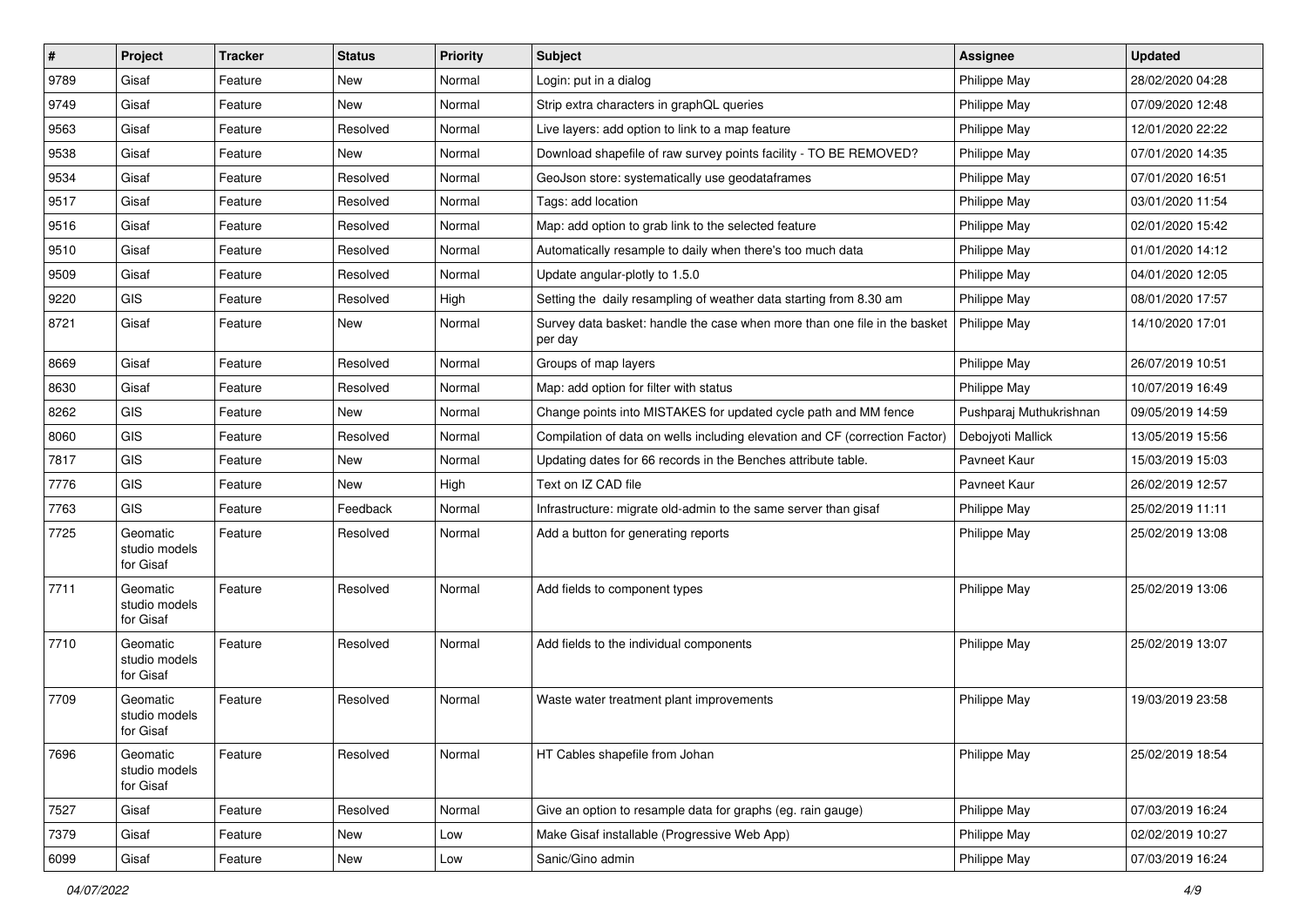| $\vert$ # | Project    | <b>Tracker</b> | <b>Status</b> | <b>Priority</b> | Subject                                                             | <b>Assignee</b>         | <b>Updated</b>   |
|-----------|------------|----------------|---------------|-----------------|---------------------------------------------------------------------|-------------------------|------------------|
| 5618      | Gisaf      | Feature        | Resolved      | Low             | Export layers as DXF                                                | Philippe May            | 05/03/2019 12:42 |
| 5033      | Gisaf      | Feature        | Resolved      | Normal          | Add an option to display a base line in the bar charts              | Philippe May            | 04/01/2018 01:09 |
| 3472      | Gisaf      | Feature        | Resolved      | Normal          | Weather station graphs: choice of parameters                        | Philippe May            | 10/03/2019 14:52 |
| 14072     | <b>GIS</b> | Support        | Resolved      | Urgent          | Gisaf very slow                                                     | Philippe May            | 19/05/2022 02:29 |
| 13991     | <b>GIS</b> | Support        | In Progress   | High            | Gisaf is again hung                                                 | Philippe May            | 30/04/2022 14:01 |
| 13982     | <b>GIS</b> | Support        | Resolved      | Normal          | Update server's storage                                             | Philippe May            | 06/05/2022 14:38 |
| 13952     | Gisaf      | Support        | Resolved      | Normal          | Gisaf isn't Connecting                                              | Philippe May            | 25/04/2022 11:27 |
| 13883     | <b>GIS</b> | Support        | Resolved      | Urgent          | Gisaf not responding - Possible issue with tag editing?             | Philippe May            | 07/04/2022 19:34 |
| 13847     | GIS        | Support        | New           | Urgent          | Gisaf not responding                                                | Philippe May            | 01/04/2022 17:08 |
| 13822     | <b>GIS</b> | Support        | Feedback      | Normal          | Need a Login id and password to a Gisaf for entering the tag value. | Pushparaj Muthukrishnan | 27/03/2022 16:47 |
| 13763     | <b>GIS</b> | Support        | Resolved      | Normal          | Gisaf not responding                                                | Philippe May            | 11/03/2022 13:03 |
| 13681     | Gisaf      | Support        | Resolved      | Normal          | Gisaf isn't Connecting                                              | Philippe May            | 19/02/2022 11:01 |
| 13642     | Gisaf      | Support        | Resolved      | Urgent          | Electrical problems: Server down                                    | Philippe May            | 15/02/2022 09:38 |
| 13447     | <b>GIS</b> | Support        | Resolved      | Urgent          | Server down due to electrical power cut                             | Philippe May            | 31/12/2021 17:14 |
| 13445     | <b>GIS</b> | Support        | New           | Normal          | Jupyter notebook for rnoff calculation: kernel not connecting       | Giulio Di Anastasio     | 03/02/2022 17:22 |
| 13259     | <b>GIS</b> | Support        | New           | Normal          | Wrong data from CSR AmbientWeather weather station                  | Giulio Di Anastasio     | 03/02/2022 16:31 |
| 13235     | <b>GIS</b> | Support        | Resolved      | Normal          | Server hardware failure (sdc hard drive)                            | Philippe May            | 19/11/2021 17:59 |
| 13203     | <b>GIS</b> | Support        | In Progress   | Normal          | Redis server: fix warning relarted to memory allocation             | Philippe May            | 12/11/2021 13:03 |
| 13202     | Gisaf      | Support        | Resolved      | Normal          | Gisaf is showing error                                              | Philippe May            | 12/11/2021 12:59 |
| 13107     | Gisaf      | Support        | New           | Normal          | Errors                                                              | Bala Ramachandran       | 27/10/2021 19:31 |
| 13106     | Gisaf      | Support        | New           | Normal          | Errors                                                              | Bala Ramachandran       | 27/10/2021 17:02 |
| 13090     | Gisaf      | Support        | Resolved      | Normal          | Importing error in new admin                                        | Philippe May            | 28/10/2021 11:00 |
| 13068     | <b>GIS</b> | Support        | Resolved      | Normal          | Migrate gisaf VM to bullseye                                        | Philippe May            | 25/10/2021 17:28 |
| 12895     | <b>GIS</b> | Support        | Resolved      | Normal          | Migrate backups to Bung                                             | Philippe May            | 12/11/2021 00:36 |
| 12867     | GIS        | Support        | In Progress   | Normal          | Upgrade server (all virtual machines) to Debian bullseye            | Philippe May            | 25/10/2021 17:34 |
| 12850     | <b>GIS</b> | Support        | New           | Normal          | Mistakenly deleted ticket about PgAdmin                             | Giulio Di Anastasio     | 08/09/2021 12:50 |
| 12688     | Gisaf      | Support        | Resolved      | Normal          | Layers are not visible                                              | Philippe May            | 10/08/2021 10:03 |
| 12051     | GIS        | Support        | New           | Normal          | Update pgadmin                                                      | Philippe May            | 22/04/2021 12:57 |
| 11966     | Gisaf      | Support        | New           | Normal          | <b>QGIS Graphical Modeler</b>                                       | Giulio Di Anastasio     | 16/04/2021 13:09 |
| 11933     | Gisaf      | Support        | Resolved      | Normal          | Importing Error                                                     |                         | 30/03/2021 14:55 |
| 11898     | <b>GIS</b> | Support        | New           | Normal          | Add Aurogreen Weather Station                                       | Philippe May            | 17/03/2021 12:10 |
| 11886     | Gisaf      | Support        | Resolved      | Normal          | Pandas resample deprecation warning                                 | Philippe May            | 16/03/2021 12:49 |
| 11715     | GIS        | Support        | New           | Normal          | Evaluation of Pastas as an data analysis tool for well levels       | Giulio Di Anastasio     | 08/02/2021 12:01 |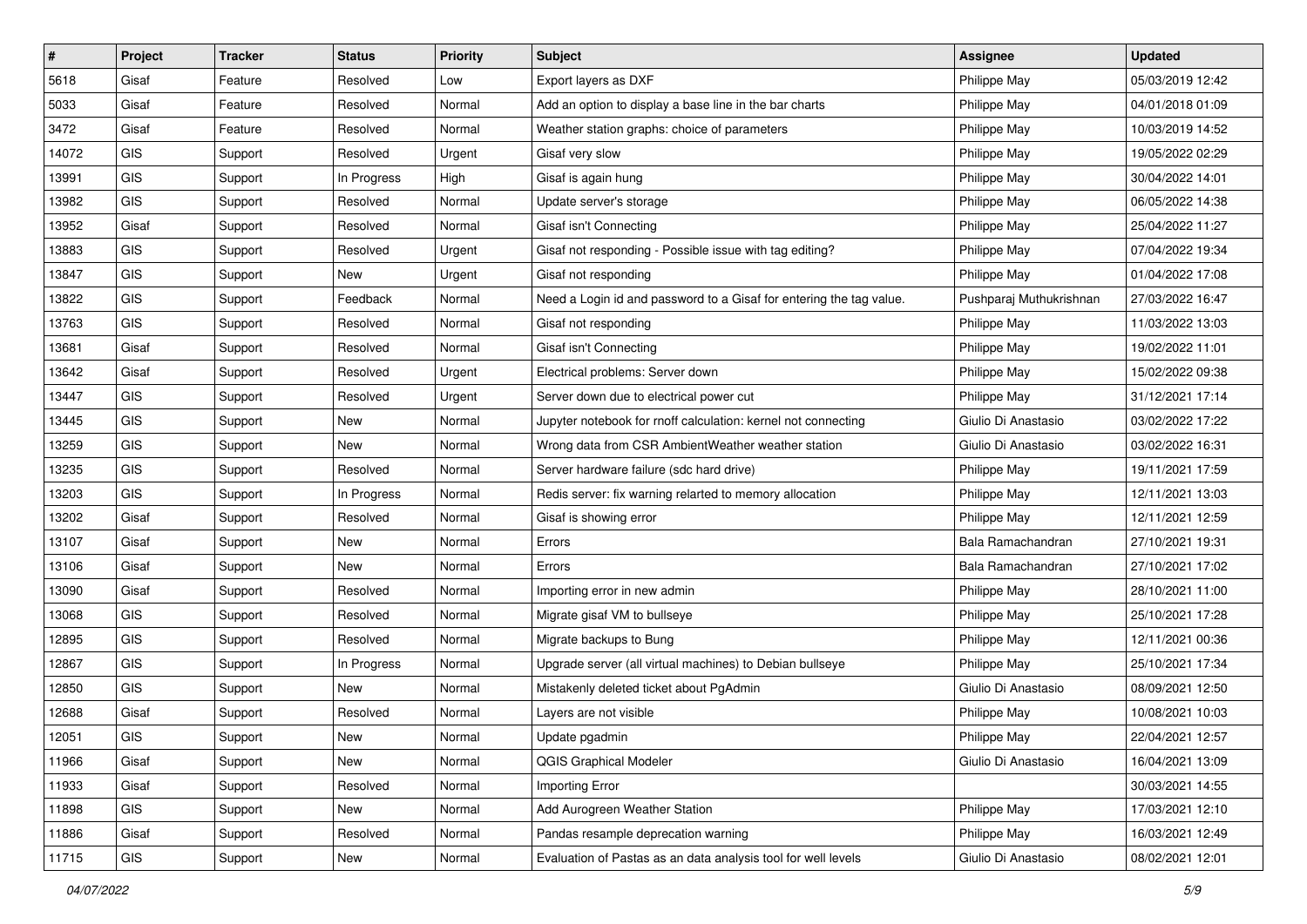| #     | Project    | <b>Tracker</b> | <b>Status</b> | <b>Priority</b> | Subject                                                                          | <b>Assignee</b>     | <b>Updated</b>   |
|-------|------------|----------------|---------------|-----------------|----------------------------------------------------------------------------------|---------------------|------------------|
| 11691 | Gisaf      | Support        | Resolved      | Normal          | Error on when importing geopackage                                               | Selvarani C         | 18/03/2021 11:28 |
| 11497 | <b>GIS</b> | Support        | New           | Normal          | Add log book information to raingauges, etc                                      | Giulio Di Anastasio | 21/12/2020 14:54 |
| 11457 | Gisaf      | Support        | Resolved      | Normal          | Building Shed and Retaining Walls are not showing in a map                       | Philippe May        | 14/12/2020 19:52 |
| 11262 | Gisaf      | Support        | Resolved      | Normal          | importing Error                                                                  |                     | 04/11/2020 14:49 |
| 11260 | Gisaf      | Support        | Resolved      | Normal          | Reconciliation is not happening                                                  |                     | 03/11/2020 11:32 |
| 11081 | Gisaf      | Support        | New           | Normal          | Gisaf doesn't allowed multiple reconciliation                                    | Philippe May        | 01/10/2020 15:00 |
| 11071 | Gisaf      | Support        | New           | Normal          | Reconciliation: cannot find some points                                          | Philippe May        | 01/10/2020 13:03 |
| 10693 | <b>GIS</b> | Support        | Resolved      | Normal          | Wrong geometry type for category R54                                             | Philippe May        | 30/07/2020 12:00 |
| 10364 | Gisaf      | Support        | <b>New</b>    | Normal          | Reconcile the reconciliations                                                    | Philippe May        | 17/06/2020 17:27 |
| 10322 | <b>GIS</b> | Support        | New           | Normal          | Resume the basket imports, and review of the new admin baskets                   | Giulio Di Anastasio | 11/06/2020 17:17 |
| 10291 | <b>GIS</b> | Support        | In Progress   | Normal          | Vacuum DB at reboot                                                              | Philippe May        | 29/10/2021 11:44 |
| 10224 | Gisaf      | Support        | Resolved      | Normal          | Update gs.basemaps in Jupyter notebooks                                          | Philippe May        | 14/06/2021 16:15 |
| 10214 | Gisaf      | Support        | New           | Normal          | <b>Multiple Reconciliations</b>                                                  | Philippe May        | 27/05/2020 16:12 |
| 10153 | <b>GIS</b> | Support        | Resolved      | Normal          | Postgis access for Selvarani in QGis                                             | Philippe May        | 23/05/2020 12:05 |
| 9736  | GIS        | Support        | New           | High            | Enter correct day and time of the measurements of the wells                      | Bala Ramachandran   | 18/02/2020 17:23 |
| 9592  | Gisaf      | Support        | Resolved      | Urgent          | Follow up migration                                                              | Philippe May        | 19/01/2020 13:42 |
| 9483  | Gisaf      | Support        | New           | Normal          | Performance: writing gpkg is slower than shapefiles                              | Philippe May        | 08/01/2020 11:15 |
| 9466  | Gisaf      | Support        | Resolved      | Normal          | Rename "altitude" to "elevation"                                                 | Philippe May        | 08/01/2020 11:27 |
| 9463  | <b>GIS</b> | Support        | Resolved      | Normal          | Setup a weather station in Kalpana                                               | Philippe May        | 02/11/2021 15:08 |
| 9292  | <b>GIS</b> | Support        | Resolved      | Normal          | Server upgrade to buster                                                         | Philippe May        | 13/11/2019 12:29 |
| 8787  | <b>GIS</b> | Support        | New           | Normal          | In Wastless P49 points are in text, we can't able to upload in gsaf              | Giulio Di Anastasio | 13/08/2019 17:10 |
| 8504  | <b>GIS</b> | Support        | Resolved      | Normal          | Clean data from the weather station                                              | Philippe May        | 04/07/2019 17:05 |
| 8450  | GIS        | Support        | Resolved      | Normal          | Unable to Load Jupyter Lab                                                       | Philippe May        | 10/06/2019 15:52 |
| 8246  | GIS        | Support        | Resolved      | Normal          | Server down?                                                                     | Philippe May        | 06/05/2019 15:45 |
| 7853  | GIS        | Support        | New           | Normal          | Install OpenDroneMap and WebODM                                                  | Philippe May        | 09/05/2019 15:57 |
| 7795  | <b>GIS</b> | Support        | New           | Normal          | Open SOurce software tutorials on water management from youtube -<br>Hatari Labs | Pavneet Kaur        | 12/03/2019 16:33 |
| 7402  | GIS        | Support        | New           | Normal          | Integrate data from well probes                                                  | Philippe May        | 10/01/2019 11:12 |
| 7343  | GIS        | Support        | Resolved      | Normal          | Add layer for locations                                                          | Philippe May        | 02/02/2019 15:25 |
| 7161  | GIS        | Support        | In Progress   | Normal          | Setup remote backup                                                              | Philippe May        | 19/12/2018 10:14 |
| 7156  | GIS        | Support        | Resolved      | Normal          | Make server boot again                                                           | Philippe May        | 05/02/2019 11:13 |
| 7120  | GIS        | Support        | In Progress   | Normal          | High CPU usage on the server (dom0)                                              | Philippe May        | 26/02/2019 13:10 |
| 6990  | GIS        | Support        | Resolved      | Normal          | Create a VM for Notebooks                                                        | Philippe May        | 10/11/2018 15:57 |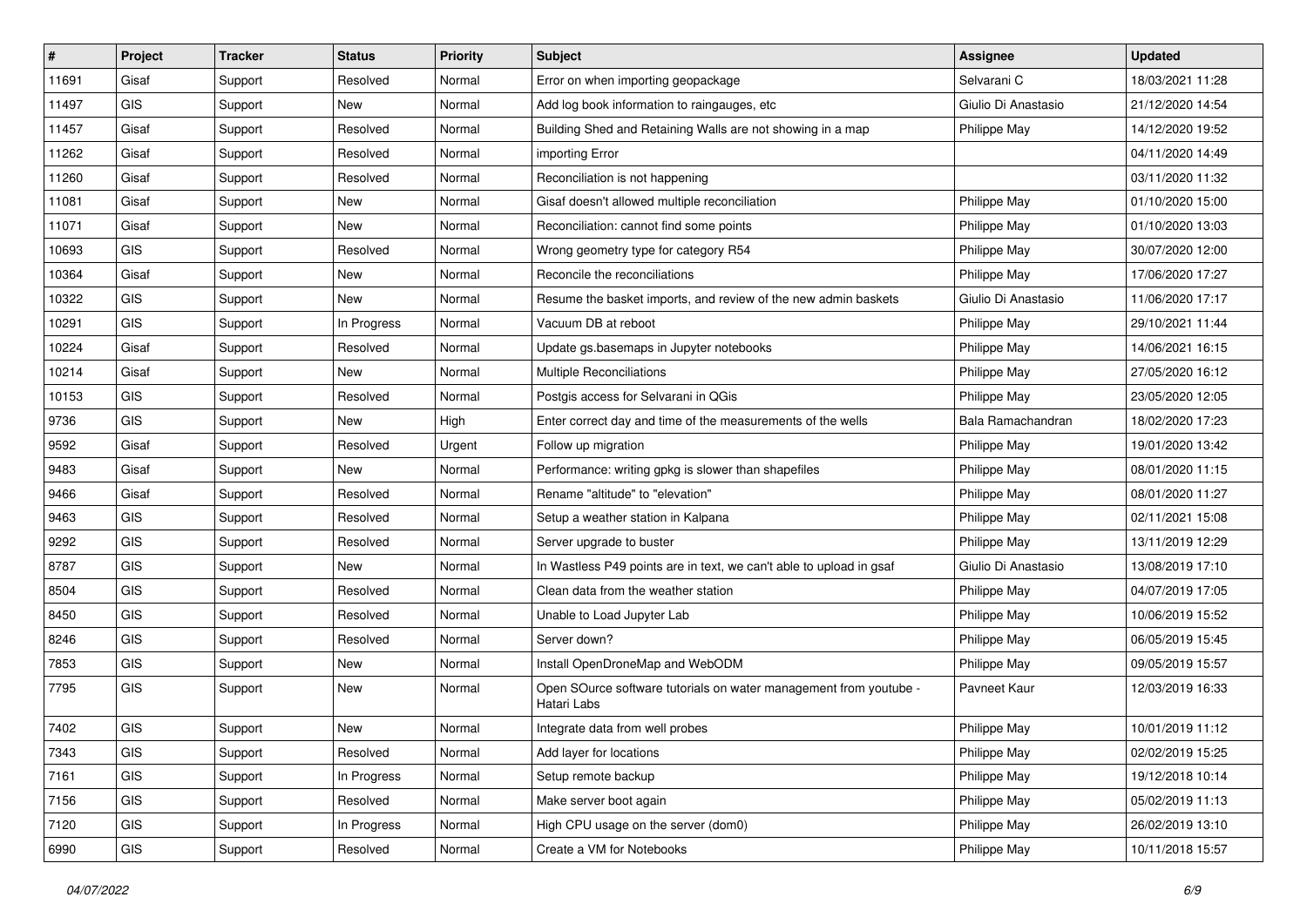| $\#$  | Project                                | <b>Tracker</b> | <b>Status</b> | <b>Priority</b> | Subject                                                                                    | <b>Assignee</b>     | <b>Updated</b>   |
|-------|----------------------------------------|----------------|---------------|-----------------|--------------------------------------------------------------------------------------------|---------------------|------------------|
| 6954  | GIS                                    | Support        | Resolved      | Normal          | Create a VM for DB                                                                         | Philippe May        | 10/11/2018 16:02 |
| 6907  | Gisaf                                  | Support        | New           | Low             | Study alternative for TileServer                                                           | Philippe May        | 11/01/2020 11:45 |
| 6769  | <b>GIS</b>                             | Support        | In Progress   | Normal          | Issue in the DXF conversion                                                                | Pavneet Kaur        | 04/10/2018 15:00 |
| 6494  | <b>GIS</b>                             | Support        | Resolved      | Normal          | Add CC copyright on data                                                                   | Philippe May        | 31/08/2018 21:19 |
| 6077  | <b>GIS</b>                             | Support        | New           | Normal          | AC in office                                                                               |                     | 23/06/2018 13:05 |
| 6070  | Gisaf                                  | Support        | New           | Normal          | A survey of 3D GIS Models                                                                  | Pavneet Kaur        | 05/02/2019 12:47 |
| 3410  | <b>GIS</b>                             | Support        | Resolved      | High            | Map website to http://water.auroville.org.in                                               | Philippe May        | 27/12/2016 22:41 |
| 13992 | <b>GIS</b>                             | Documentation  | New           | Normal          | Units for Wind speed in automatic weather stations                                         | Giulio Di Anastasio | 30/04/2022 19:37 |
| 12077 | <b>GIS</b>                             | Documentation  | New           | Normal          | Reorganize the Wiki                                                                        | Selvarani C         | 28/04/2021 17:39 |
| 11685 | <b>GIS</b>                             | Documentation  | New           | Normal          | Daily resampling of rainfall in CSR Weather Station - How is it calculated                 | Giulio Di Anastasio | 04/02/2021 11:14 |
| 11648 | Gisaf                                  | Documentation  | New           | Normal          | Styling categories                                                                         | Giulio Di Anastasio | 27/01/2021 16:02 |
| 11506 | <b>GIS</b>                             | Documentation  | New           | Normal          | Article on wells levels graphs                                                             | Philippe May        | 21/12/2020 16:41 |
| 11448 | <b>GIS</b>                             | Documentation  | New           | High            | Meaning of colors for wells in the map                                                     | Giulio Di Anastasio | 10/12/2020 11:34 |
| 10733 | <b>GIS</b>                             | Documentation  | New           | Normal          | Tags retained when the same geometry is replaced                                           |                     | 04/08/2020 16:16 |
| 10196 | <b>GIS</b>                             | Documentation  | <b>New</b>    | Normal          | Reconciliation of points in tables not at raw level. (Polygon, Line)                       | Giulio Di Anastasio | 26/05/2020 14:37 |
| 9735  | <b>GIS</b>                             | Documentation  | <b>New</b>    | Normal          | Disciplane farm well: wrong depth                                                          | Bala Ramachandran   | 18/02/2020 17:15 |
| 9552  | Gisaf                                  | Documentation  | Resolved      | Normal          | Weekly resampling - Starts on mondays                                                      | Philippe May        | 25/07/2020 17:12 |
| 9141  | <b>GIS</b>                             | Documentation  | New           | Normal          | AWS water supply data                                                                      |                     | 16/10/2019 12:52 |
| 8762  | <b>GIS</b>                             | Documentation  | New           | Normal          | Calculation of Run-off volume and Vegetation classification                                |                     | 05/08/2019 17:07 |
| 8070  | <b>GIS</b>                             | Documentation  | New           | Normal          | TIN based watershed models                                                                 |                     | 10/04/2019 15:31 |
| 7835  | <b>GIS</b>                             | Documentation  | Resolved      | Normal          | Adding and Using ESRI and other basemaps in QGIS.                                          | Debojyoti Mallick   | 06/03/2019 13:01 |
| 7813  | Gisaf                                  | Documentation  | Resolved      | Normal          | Including credits for ESRI basemap (Sat, Highways, Labels)                                 | Philippe May        | 05/03/2019 12:39 |
| 7762  | <b>GIS</b>                             | Documentation  | New           | Normal          | WEb resources for Open Drone Map                                                           | Giulio Di Anastasio | 25/02/2019 10:34 |
| 7645  | <b>GIS</b>                             | Documentation  | New           | Normal          | Documentation of health checks                                                             |                     | 18/02/2019 09:24 |
| 13115 | <b>GIS</b>                             | Task           | In Progress   | Urgent          | Server not working after power cut                                                         | Philippe May        | 29/10/2021 11:05 |
| 12288 | Geomatic<br>studio models<br>for Gisaf | Task           | Resolved      | Normal          | Wells water levels referenced to the mean sea level                                        | Giulio Di Anastasio | 08/06/2021 10:25 |
| 9127  | <b>GIS</b>                             | Task           | Resolved      | Normal          | Cross check                                                                                | Bala Ramachandran   | 20/11/2019 12:32 |
| 9119  | GIS                                    | Task           | Resolved      | Normal          | Individual/community well data                                                             | Meera Natarajan     | 23/10/2019 11:16 |
| 8746  | GIS                                    | Task           | <b>New</b>    | Normal          | Updating and Standardizing Symbology and Color for features in the AV<br>Geomatics Portal. | Debojyoti Mallick   | 02/08/2019 16:08 |
| 8567  | GIS                                    | Task           | New           | Normal          | Delaunay 2D and 3D triangulation using catchment points and their<br>elevations            | Debojyoti Mallick   | 03/07/2019 11:44 |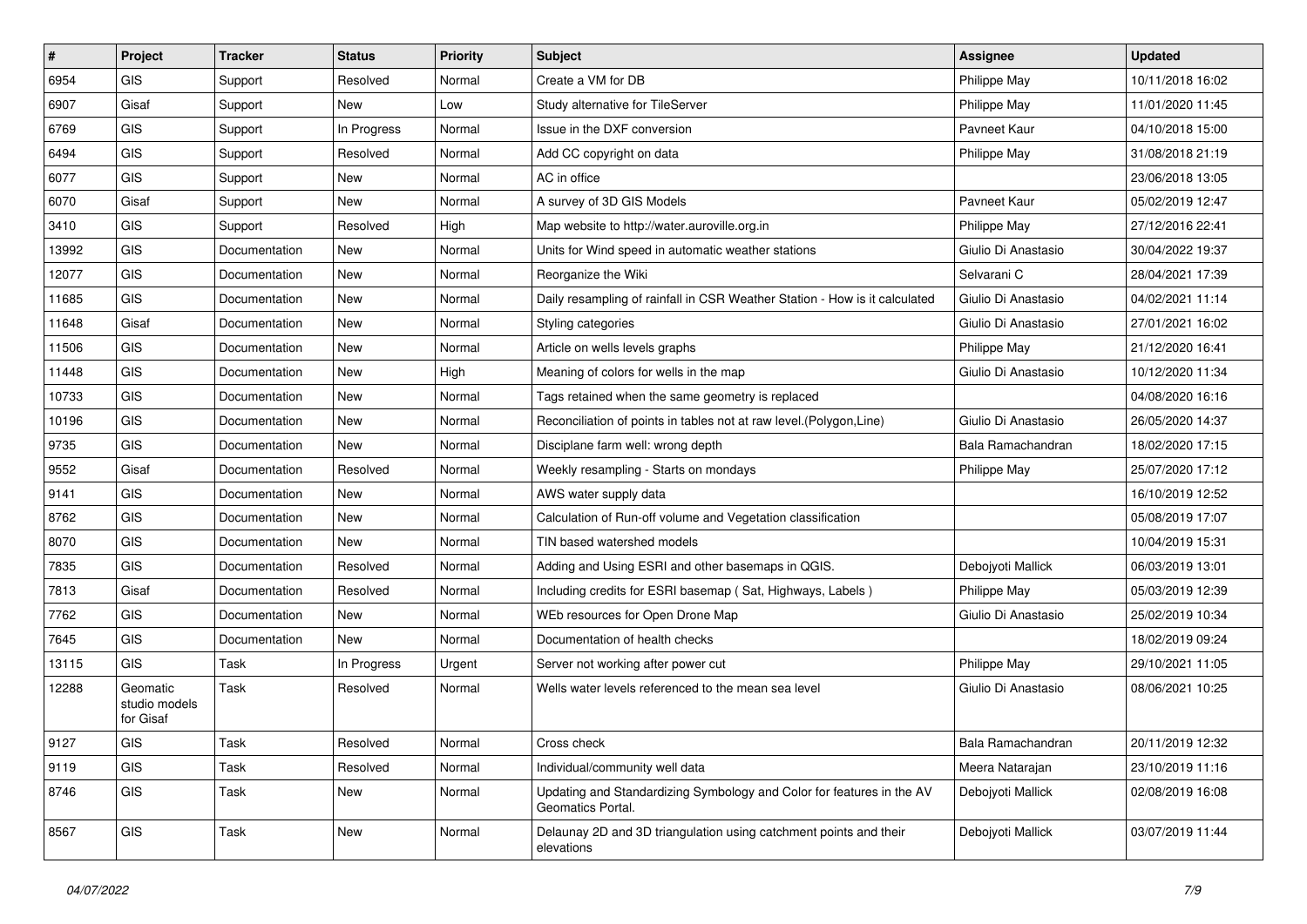| #    | Project                                | <b>Tracker</b> | <b>Status</b> | <b>Priority</b> | Subject                                                                                                              | Assignee                | <b>Updated</b>   |
|------|----------------------------------------|----------------|---------------|-----------------|----------------------------------------------------------------------------------------------------------------------|-------------------------|------------------|
| 8486 | GIS                                    | Task           | In Progress   | Normal          | Understanding how to generate a DSM (Digital Surface Model) or DEM<br>(Digital Elevation Model) using Survey Points. | Debojyoti Mallick       | 03/07/2019 11:44 |
| 8384 | GIS                                    | Task           | Feedback      | Normal          | Applying Topology Rules to Basins using QGIS 3.6.*                                                                   | Debojyoti Mallick       | 12/06/2019 16:43 |
| 8380 | GIS                                    | Task           | Feedback      | Normal          | Understanding Terrain Datasets for vector modelling of DTM using ArcGIS<br>concepts                                  | Debojyoti Mallick       | 07/06/2019 10:20 |
| 8303 | <b>GIS</b>                             | Task           | <b>New</b>    | High            | Health check up residential zone (Priority 1 list)                                                                   | Meera Natarajan         | 14/05/2019 11:29 |
| 8299 | GIS                                    | Task           | Resolved      | High            | Understanding The Things Network Fair Access Policy and Gateway<br>Limitations                                       | Deboivoti Mallick       | 27/05/2019 10:28 |
| 8287 | GIS                                    | Task           | Resolved      | Normal          | additional information to the template                                                                               | Meera Natarajan         | 24/05/2019 16:31 |
| 8096 | Geomatic<br>studio models<br>for Gisaf | Task           | Resolved      | Normal          | Creating a Gkpg/shp for elevation points in Basins with category as an<br>attribute                                  | Philippe May            | 24/05/2019 16:57 |
| 8016 | GIS                                    | Task           | New           | Normal          | Handling Exception in Python Scripts, Logging and Creating and<br>Publishing to a Git Repository                     | Debojyoti Mallick       | 03/05/2019 11:14 |
| 7984 | GIS                                    | Task           | Resolved      | Normal          | Understanding The Things Network and embedding it with Jupyter for Well<br>Data                                      | Debojyoti Mallick       | 29/03/2019 16:04 |
| 7936 | Geomatic<br>studio models<br>for Gisaf | Task           | Resolved      | Normal          | Add the wastewater type to the origin                                                                                | Philippe May            | 19/03/2019 23:56 |
| 7935 | Geomatic<br>studio models<br>for Gisaf | Task           | Resolved      | Normal          | Template components in order                                                                                         | Philippe May            | 20/03/2019 15:18 |
| 7913 | <b>GIS</b>                             | Task           | New           | High            | Editing to be done in GISAF                                                                                          | Pavneet Kaur            | 15/03/2019 14:42 |
| 7858 | GIS                                    | Task           | <b>New</b>    | Normal          | Harvest data of wells to be entered in Gisaf                                                                         | Pavneet Kaur            | 08/03/2019 16:07 |
| 7857 | GIS                                    | Task           | New           | Normal          | Add new wells in gisaf                                                                                               | Pavneet Kaur            | 08/03/2019 16:06 |
| 7839 | GIS                                    | Task           | Resolved      | Normal          | Bush vs Bush Area - mismatch                                                                                         | Pushparaj Muthukrishnan | 23/03/2019 10:30 |
| 7836 | GIS                                    | Task           | <b>New</b>    | Normal          | Bobby well missing                                                                                                   | Pavneet Kaur            | 15/03/2019 15:04 |
| 7818 | GIS                                    | Task           | Resolved      | Normal          | Studying OGC services with Publish / Subscription for Open source forum.                                             | Debojyoti Mallick       | 29/03/2019 10:37 |
| 7814 | GIS                                    | Task           | Resolved      | Normal          | RTK coordinates of Drone targets                                                                                     | Pushparaj Muthukrishnan | 03/05/2019 11:35 |
| 7789 | <b>GIS</b>                             | Task           | New           | Normal          | Cross check Johnny's well id 54 EGB007 - DEPTH is not correct in Harvest<br>data                                     | Giulio Di Anastasio     | 27/02/2019 16:58 |
| 7786 | GIS                                    | Task           | Resolved      | Low             | To take a photo of Boundary Stone and position                                                                       | Pushparaj Muthukrishnan | 03/05/2019 11:36 |
| 7784 | GIS                                    | Task           | Resolved      | Immediate       | In Invocation Unpaved road is missing in gisaf                                                                       | Pushparaj Muthukrishnan | 23/03/2019 10:32 |
| 7778 | GIS                                    | Task           | Resolved      | Normal          | To fines the survey work in Sukhavati Community by 09/03/2019                                                        | Pushparaj Muthukrishnan | 03/05/2019 11:37 |
| 7746 | GIS                                    | Task           | New           | High            | Sacred Groves well                                                                                                   | Bala Ramachandran       | 05/03/2019 11:32 |
| 7734 | GIS                                    | Task           | New           | Normal          | Start surveying in Sukhavati                                                                                         | Ramkumar Sekar          | 25/02/2019 17:49 |
| 7732 | GIS                                    | Task           | Resolved      | Urgent          | Water level in Angad's well                                                                                          | Bala Ramachandran       | 23/02/2019 11:11 |